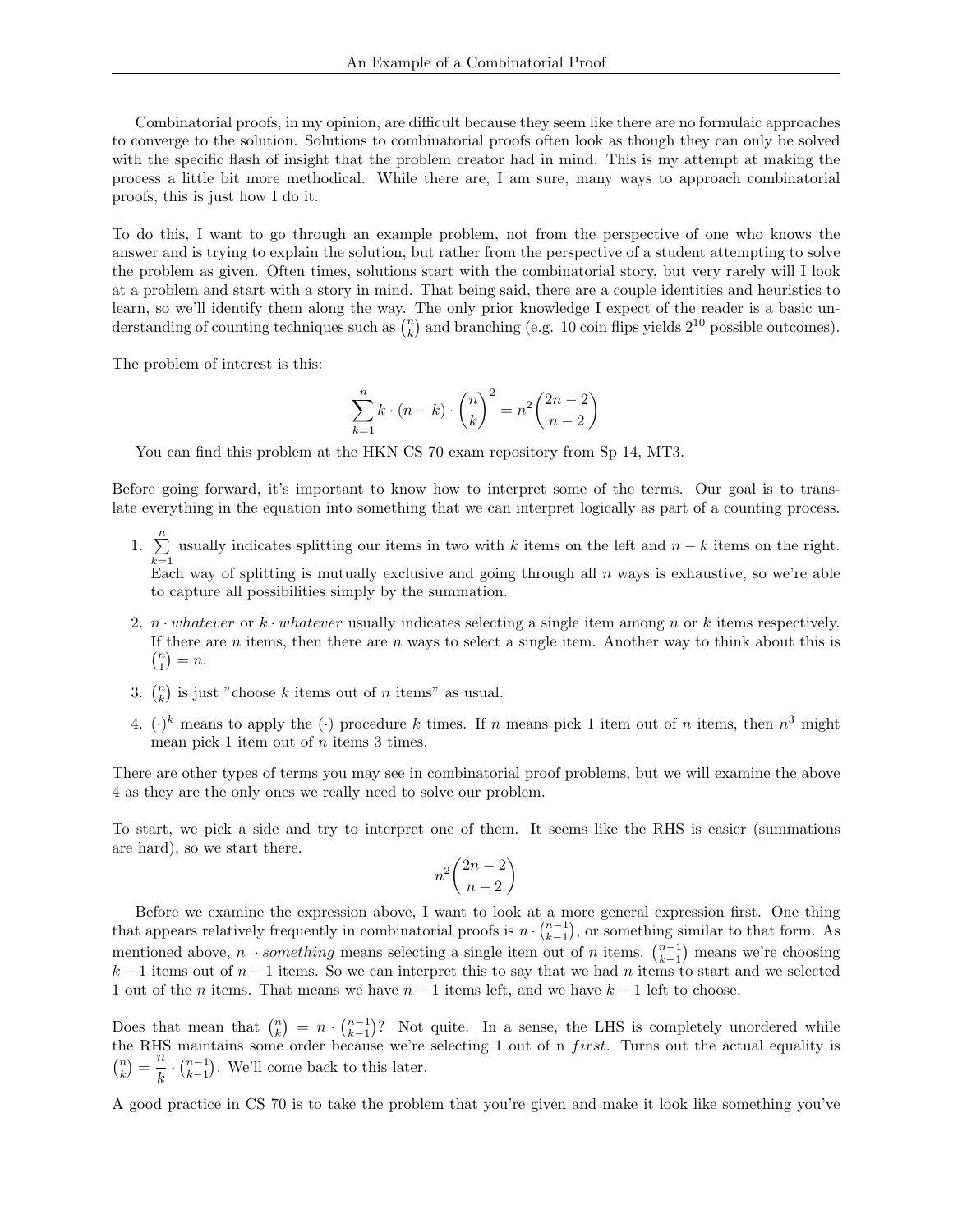encountered before. So we try to fit the RHS to the "out of n items, choose 1, then choose k-1 out of n-1" method that is described by  $n \cdot \binom{n-1}{k-1}$ .

But we run into a problem. Since we're choosing from  $n-2$  items, it should've been that we picked 2 first. Therefore, we should expect to see something like  $\binom{n}{2}$  or  $n \cdot (n-1)$  or something, not  $n^2$ . In fact,  $n^2$  suggests that we selected 1 item out of n items twice, or we had 2 groups of n items, among which we selected 1 item from each group.

Splitting our items into 2 groups is a relatively common tactic in combinatorial proofs, as mentioned above in the note about summations. If we separated our  $2n$  items into two groups of n and selected 1 from each of them, then the  $n^2$  makes sense, especially considering that there is a summation on the LHS which separates things into 2 groups anyway. We've interpreted all the terms on the RHS, so we can start working on the LHS.

Perhaps it's worthwhile to take a moment to talk about combinatorial proofs in general. There are 2 things to keep in mind about all this.

- 1. This may be obvious, but we're evaluating 2 different methods of counting to solve the same problem. For example,  $\binom{n}{k} = \binom{n}{n-k}$  because choosing k out of n items to take with me is the same as choosing  $n - k$  out of n items to leave behind. Usually, one side is more intuitive than the other (we suspect that by the end of this, we'll confirm that the RHS of our problem is easier than the LHS), so we'll need to get creative.
- 2. Sometimes, what we're doing on one side can raise false suspicion. For example, we saw that  $\binom{n}{k} \neq n \cdot \binom{n-1}{k-1}$ . Recall that this is not an equality is because the LHS is orderless while the RHS is not. So we might be tempted to falsely interpret the RHS as orderless or second-guess our judgment because it seems like we're choosing, which usually is orderless. Don't do this! If the LHS is ordered, then RHS should also be ordered. If the LHS is orderless, only then should RHS be orderless. Don't assume one side should be orderless when the otherside is ordered. Of course, if this is not a source of confusion for you, feel free to ignore this aside.

Back to the problem of interest. This time, we'll look at the LHS.

$$
\sum_{k=1}^{n} k \cdot (n-k) \cdot {n \choose k}^2
$$

First, there is a term that we are now familiar with:  $k \cdot \binom{n}{k}$ . We know that means we chose k out of n, then we chose 1 item out of the  $k$  that we chose. Now, what remains for us to resolve are the summation and the remaining  $(n - k) \cdot {n \choose k}$ . We'll examine the latter first.

Hopefully, the next trick should be pretty easy to spot:  $\binom{n}{k} = \binom{n}{n-k}$ . This means we have  $(n-k) \cdot \binom{n}{n-k}$ , which we know to interpret as choosing  $n-k$  items out of n, then selecting 1 item out of the  $n-k$  that we chose.

By now, the intuition behind the proof should be coming together. We separate our  $2n$  items into two groups of n. We choose k from the first n and  $n - k$  from the second n, and then from each of those selections, we pick 1 item. This is similar to the story we came up with for the RHS. For the RHS, we separated our 2n into two groups of n, then selected 1 from each. We then took the remaining  $2n-2$  and chose  $n-2$  from it.

The last bit we need to interpret is the summation. If we are splitting our  $2n$  items into two groups of  $n$  and  $n$ , then there are several ways that we can choose  $n$  items. Let's call the first group A and the second group B. We can choose 0 from A and n from B, or 1 from A and  $n-1$  from B, or 20 from A and  $n-20$ from B, or n from A and 0 from B, and so on. In fact, we can do this for  $k = 0$  to  $k = n$ . For our problem, we're forcing at least 1 to be selected from each group because we have those k and  $n - k$  terms that tell us to pick one item out of the k and  $n - k$  items that we choose from group A and B respectively. But since we have  $n - k$  in our term, when  $k = n$ , the addend goes to 0, so we're fine including  $k = n$ . We may as well be summing from  $k = 1$  to  $k = n - 1$ . It's this last portion that connects our LHS to the  $\binom{2n-2}{n-2}$  on the RHS.